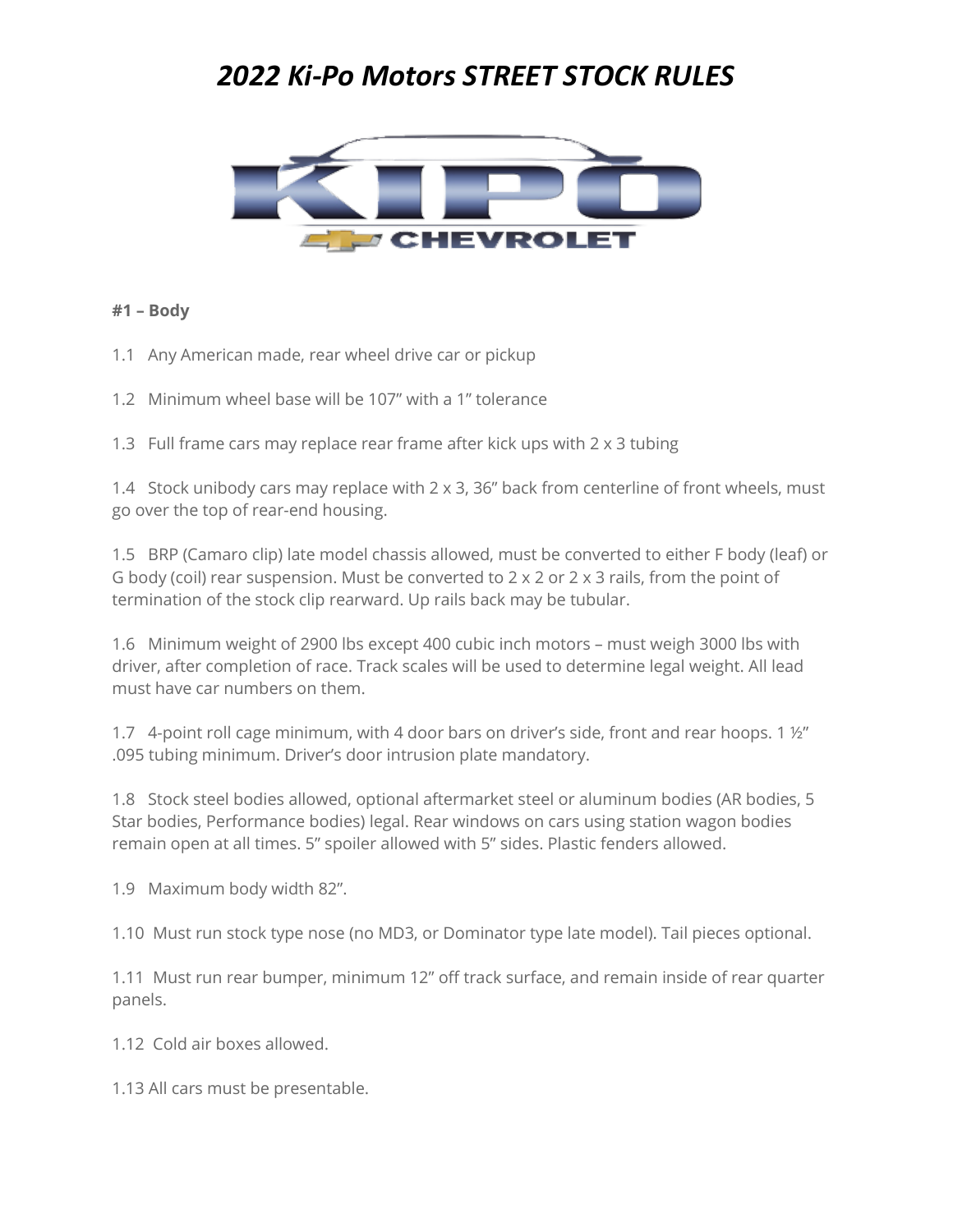## **#2 – Front Suspension**

2.1 All suspension and steering components must be in stock location. Any OE style lower control arm allowed except tubular style not allowed. Steel tubular style upper control arms, shocks, and tie rods may be changed to Heim ends. Heim end tubular upper controls arms allowed. After market center links allowed.

2.2 Steering quickeners allowed.

2.3 Jacking bolts allowed.

2.4 One non-adjustable, steel body shock per wheel, mounting location optional, no Schrader valves, or coil-overs allowed. Any gas ports must be sealed.

2.5 No bump stops allowed on any shock. Internal or external, or any located anywhere on the chassis.

#### **#3 – Rear Suspension**

3.1 Leaf springs allowed, Chevy or Chrysler.

3.2 No pull bars. No 3 link. No Panhard or jbars allowed.

3.3 Floater rear-ends allowed. No gun-drilled axles, no wrap-up axles and both axles (left to right) must be same diameter. Solid axles only. Steel spool only. No lockers or traction devices. No cambered styledrive flanges allowed.

3.4 No quick change rear-ends allowed.

3.5 Rear end side, arm/housing brackets must be in stock location horizontally on axle tube. Arms can be located anywhere vertically in brackets, no more than 6  $\frac{3}{4}$ " from housing.

3.6 Coil springs must be mounted straight above the axle and 34 inches center to center.

3.7 Chassis side mounting brackets (upper and lower) must be in stock locations (+/- 1"). Must be stock width and stock height.

Upper bars chassis side – can only use three holes on the right side and three holes on the left side. The three holes on the right side must match the left side, vertically only. **Open holes must be plugged.** 

Lower bars chassis side – can only use three holes on the right side and three holes on the left side. The three holes on the right side must match the left side, vertically only. **Open holes must be plugged.**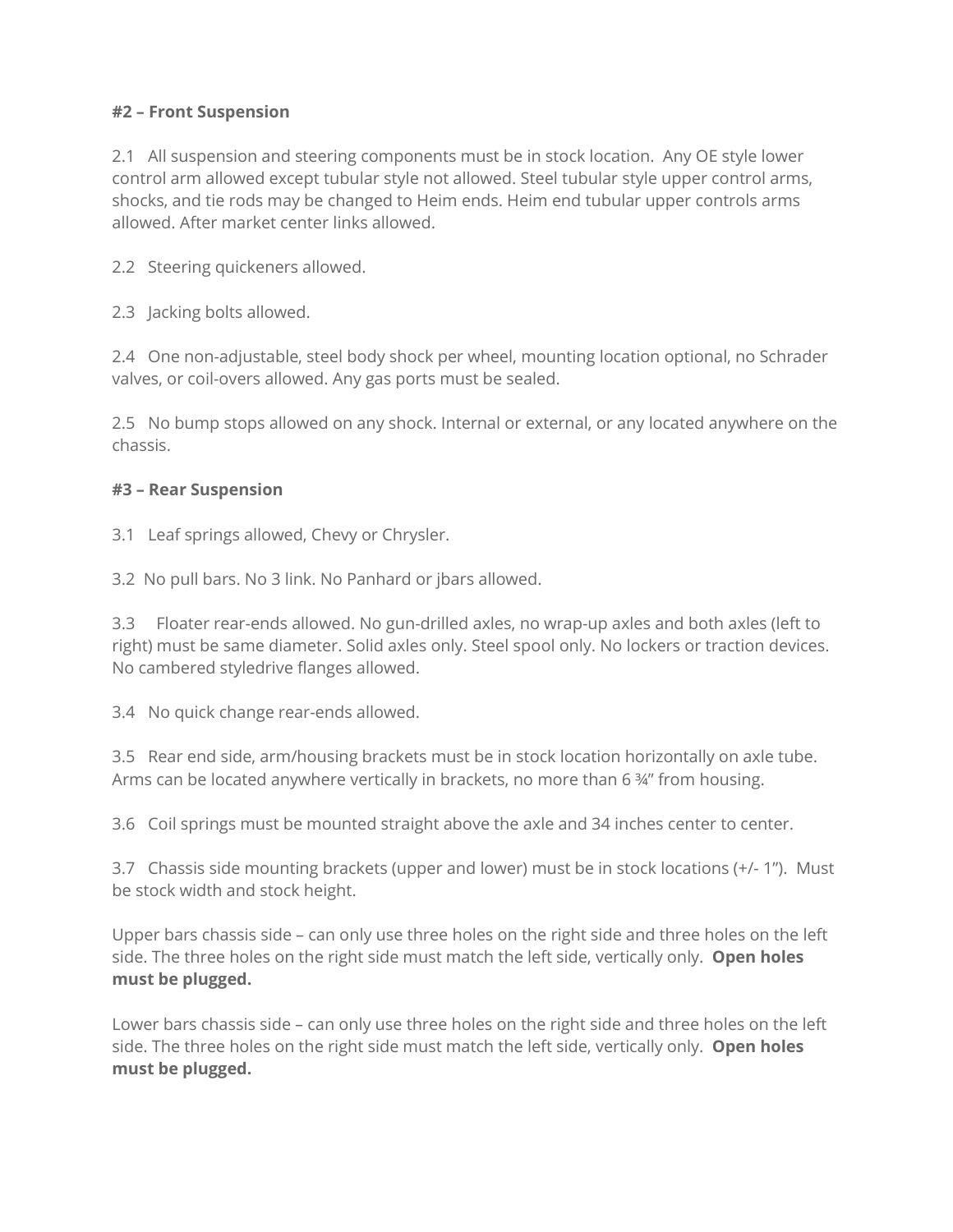Upper and lower holes must be within one inch of the center hole. All coil cars must be double triangulated 4-link. Upper links must run from the rear-end housing inward to outward. Lower links must run outward to inward.

3.8 Rear clip must be centered with front clip.

3.9 Rear control arms may be converted to adjustable rods with Heim's but must retain stock length (+/- 1"). Mono ball also allowed. No spring rod or biscuit style control arms.

3.10 One non-adjustable, steel body shock per wheel, mounting location optional, no Schrader valves, or coil-overs allowed. Any gas ports must be sealed.

3.11 No coil spring shock sliders anywhere on car

## **#4 – Engine**

## **Option 1:**

Factory sealed 602 crates with stock venture Holley 650 carb (4777, 80777, or 4150 HP allowed).

## **Option 2:**

4.1 All engines must remain stock stroke configuration for that manufacturer and cubic inch. Stock or stock replacement, unaltered crankshafts only. Minimum 46 lbs, no lightening or knife edging. No billet or aluminum rods.

4.2 Flat top or dished pistons only, no part of the piston may extend above deck surface of block.

4.3 Maximum overbore – GM 350.070, Ford 351.070, Chrysler 360.040, GM 400.040.

4.4 Stock production blocks only.

4.5 Cast iron stock production heads, bowtie heads (no bowtie vortec permitted), Dart SS10021070 or 10021010, World Products 043600 or 043610 with max 2.02 intake and 1.60 exhaust valve. Vortec 906 and 062 heads allowed. Dart 180 only – part #'s 10110010F or 10110010. Engine quest heads allowed Ch350c, ch350h. Ford N heads not allowed.

4.6 No titanium valves allowed.

4.7 No porting of heads allowed.

4.8 Roller rocker arms allowed, max ratio of 1.6 – can be mixed. No shaft rockers unless factory stock.

4.9 Screw in studs, guide plates, and stud girdles will be permitted.

4.10 No Roller camshafts. Must have OEM firing order.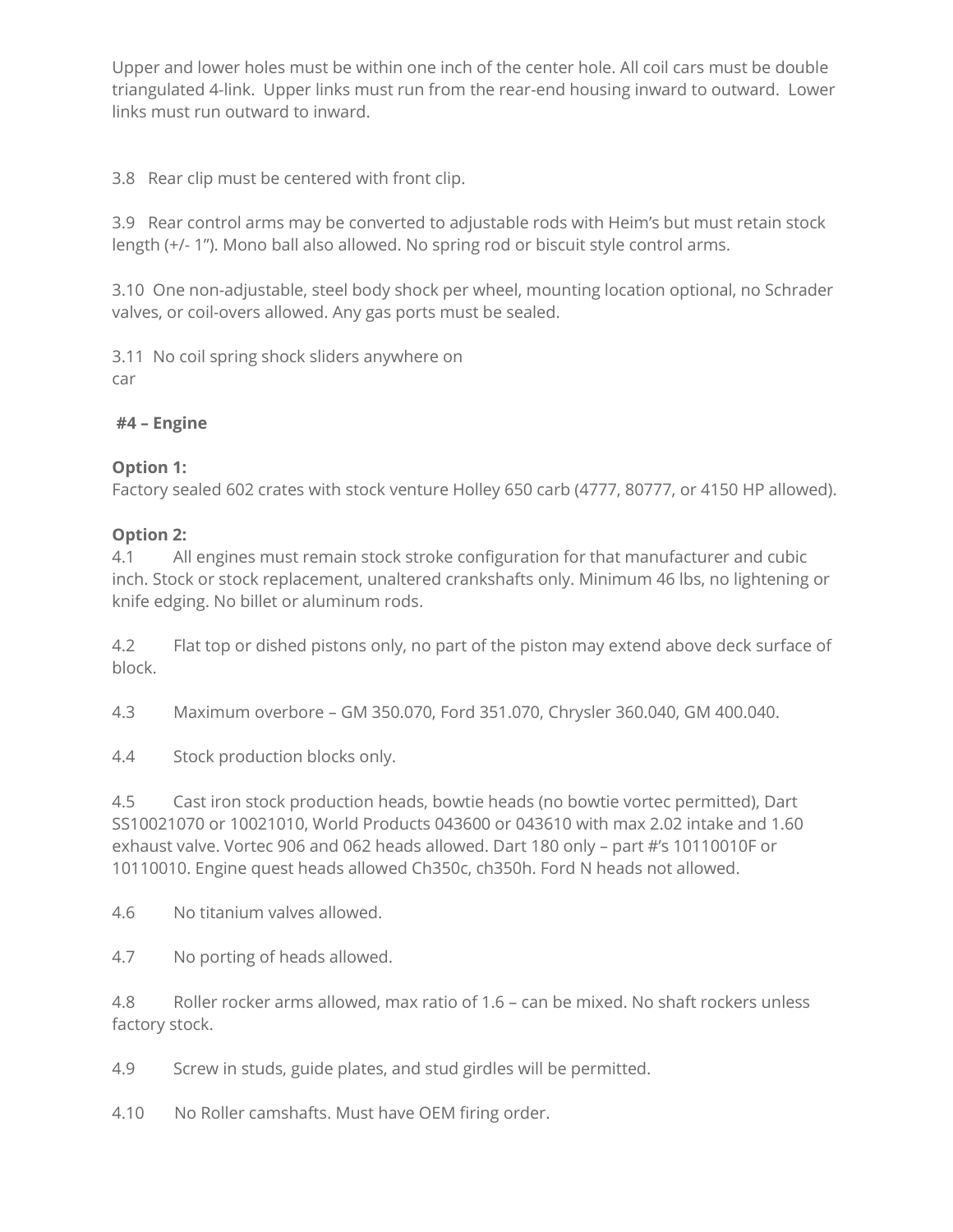4.11 Engine setback MAX, center of number 1 spark plug hole in line with center of upper ball joint.

4.12 Factory stock distributor, points or HEI permitted.

4.13 12-volt electrical system only.

4.14 Holley 4412 or 4412s, HP, or XP carbs allowed. Stock 1-3/8" ROUND venture size, all carbs must pass with track tech tools. Base plate butterflies cannot exceed 1.688". Must have two return springs. throttle stop recommended.

4.15 Stock cast iron 2 barrel, or optional aluminum intakes permitted. No porting, No marine, and No military intakes allowed. Weiand 7547-1 (chevy), 7515, 7516 (ford), 7545, Edelbrock 5001, 2116 (chevy), m 5021, 5081, 5076 (Chrysler), and GM GMPP 602 crate intakes will be permitted. Weiand 8150, Edelbrock 7116 allowed.

4.16 Any aluminum 2-barrel adapter, maximum adapter thickness of 1 1/8" with gaskets.

4.17 1-5/8 or 1-3/4 headers only, crossover headers or conventional down under headers or side exit allowed. No step, tri y, 180 degree, or late model style headers. No merge collectors and two into one.

4.18 **Mufflers mandatory**, must exit behind driver. 3" pipes maximum.

4.19 **Site plug mandatory** 3-6 inches from front of pan on left side.

4.20 Stock style fuel pump. No rear bell housing drive accessories allowed.

# **#5 – Transmission, Bellhousing, Driveshaft**

5.1 Any transmission, automatic or standard allowed. Standard must have steel bellhousing or blanket.

5.2 Steel driveshaft painted white.

5.3 Driveshaft hoops mandatory, 6" from front U-joint and another in the middle of the driveshaft.

5.4 Bert/Brinn/Falcon style tranny allowed. Outboard starter style bell housing allowed.

# **#6 – Brakes**

- 6.1 4-wheel brakes mandatory. No brake shut-offs.
- 6.2 OEM calipers only. No floating calipers allowed.
- 6.3 Aftermarket master cylinder allowed.
- 6.4 Remote brake adjuster allowed.